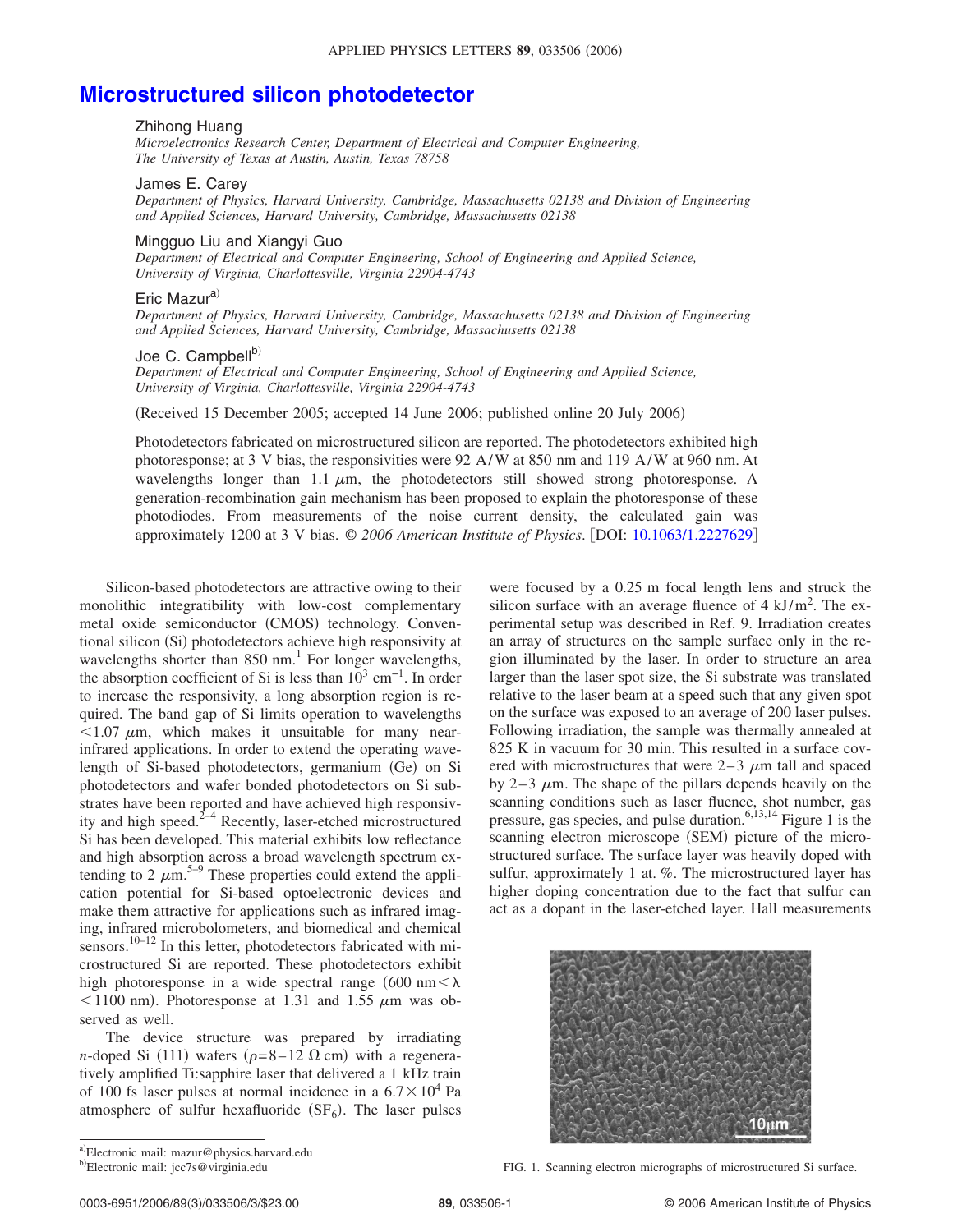

FIG. 2. Photocurrent and dark current vs voltage characteristics for a 100- $\mu$ m-diam microstructured Si photodetector.<br>FIG. 3. Responsivity for a 250- $\mu$ m-diam device under reverse bias of 0, 1,

of this surface layer showed a higher electron concentration than the substrate and electron mobility on the order of 100 cm2 V−1 s−1. Laser irradiation thus creates an *n*/*n*<sup>+</sup> heterojunction between the undisturbed crystalline substrate and the disordered surface layer.<sup>9</sup>

The wafer was fabricated into mesa devices by lithography, etching, and metallization processes. Mesas having diameters from 50 to 500  $\mu$ m were wet etched by polysilicon etchant down to the Si substrate and were passivated with 200 nm of  $SiO<sub>2</sub>$  by plasma enhanced chemical vapor deposition (PECVD). Ti/Au (35 nm/125 nm) metal contacts were deposited by e-beam evaporation. The contact on the *n*-type Si substrate is Schottky, while on the microstructured silicon it is Ohmic.

Figure 2 shows the dark current and the photocurrent versus voltage characteristics for a 100- $\mu$ m-diam device. Between the *n*-type silicon and its metal contact, a metalsemiconductor Schottky barrier is formed. In this case, reverse bias is defined with the *n*-type Si substrate biased negative with respect to the microstructured Si. At 1 and 3 V reverse bias, the dark currents were 1.3 and 2.3  $\mu$ A for a  $100$ - $\mu$ m-diam device, respectively. This was more than one order of magnitude lower than the forward-biased dark current at the same voltages. The resistivity of the microstructured Si is estimated to be 0.17  $\Omega$  cm using the transmissionline method. The capacitance was  $\sim 0.2$  pF at 1 V reverse bias. When the device was illuminated, the microstructured Si exhibited high photoresponse at near-infrared and visible wavelengths.

The responsivity from 0.60 to 1.60  $\mu$ m was measured using a tunable monochromatic light source, a lock-in amplifier, and a calibrated Ge photodetector. A tungsten-halogen lamp filtered by a grating monochromator provided a tunable optical input. The responsivity of the photodetector under test was determined by comparing its photocurrent with that from a calibrated photodiode. The incident light was focused to a spot that was smaller than the active area of the photodetector. For wavelengths longer than 1.1  $\mu$ m, a filter was used to remove higher order short wavelengths. Figure 3 shows the responsivity versus wavelength from 0.60 to 1.30  $\mu$ m at 0, 1, 2, and 3 V reverse bias. Semiconductor lasers were used to measure the photoresponse at 1.31 and 1.55  $\mu$ m. At 0 V, the photodetector exhibited low responsivity; however, when the photodetector was biased above 0.5 V, a high photoconductive response was observed. At 850 nm, the responsivities were 0.77 A/W at 0 V and 60,



2, and 3 V.

79, and 92 A/W at 1, 2, and 3 V reverse bias, respectively. At 960 nm, the responsivities were 0.63, 88, 106, and 119 A/W at 0, 1, 2, and 3 V reverse bias, respectively. The responsivities were 0.09 and 0.02 A/W at 1.31 and 1.55  $\mu$ m, respectively. The ambient gas has an important effect on the photoresponsivity. During laser irradiation the component species of the ambient gas are implanted into the silicon surface in large concentrations. In the case of  $SF_6$ , sulfur implantation is extremely important for the high photoresponsivity. Using other gases such as air, nitrogen, and hydrogen does not give the high responsivity. It has been found that selenium and tellurium incorporation also leads to the high photoresposivity.<sup>9</sup> However, these are difficult to use in gaseous form and thin films of each have to be evaporated onto a silicon substrate and then irradiated with the laser.

Figure 4 shows the frequency response of a  $250$ - $\mu$ m-diam device as determined by illumination through a chopper, whose frequency was varied. The bandwidth of the device was approximately 1200 Hz at 3 V reverse bias, and it did not vary much with device area.

In order to aid identification of the gain mechanism, the noise current density of the microstructured Si photodetector was measured with a low noise current preamplifier and a fast Fourier transform (FFT) spectrum analyzer. Figure 5(a) shows the noise current density versus frequency for a 250-  $\mu$ m-diam device at 3 V reverse bias with photocurrents of 0, 2, and 16  $\mu$ A, respectively. The noise spectral density of the detector was obtained by subtracting the noise floor of the



FIG. 4. Frequency response of a  $250$ - $\mu$ m-diam microstructured Si photodetector at 3 V reverse bias.